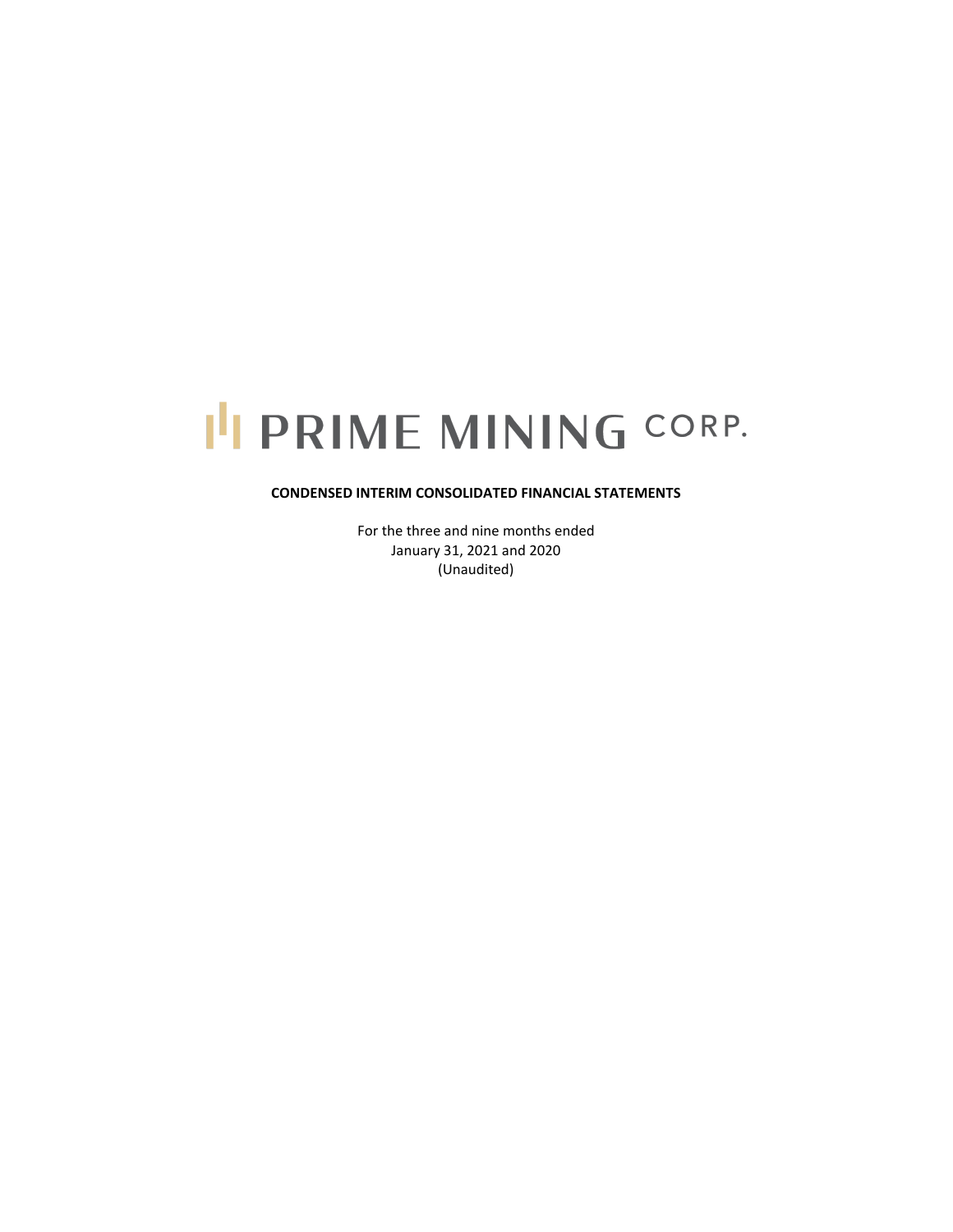# **PRIME MINING CORP.** CONDENSED INTERIM CONSOLIDATED STATEMENTS OF FINANCIAL POSITION At January 31, 2021 and April 30, 2020 (In Canadian dollars) - Unaudited

|                                               |                | January 31,      | April 30,        |
|-----------------------------------------------|----------------|------------------|------------------|
|                                               | <b>Note</b>    | 2021             | 2020             |
| <b>ASSETS</b>                                 |                |                  |                  |
| Current                                       |                |                  |                  |
| Cash                                          |                | \$<br>5,840,853  | \$<br>1,020,820  |
| Receivables                                   |                | 188,016          | 150,993          |
| Prepaid expenses                              |                | 243,270          | 200,992          |
| <b>Total current assets</b>                   |                | 6,272,139        | 1,372,805        |
|                                               |                |                  |                  |
| Value added tax receivable                    | 4              | 1,067,262        |                  |
| Deposits                                      |                | 21,695           | 21,695           |
| Prepaid exploration and evaluation advance    |                |                  | 1,693            |
| Property and equipment                        | 5              | 201,258          | 263,978          |
| Exploration and evaluation assets             | 6              | 14,755,768       | 8,700,039        |
| <b>Total assets</b>                           |                | \$<br>22,318,122 | \$<br>10,360,210 |
|                                               |                |                  |                  |
| <b>LIABILITIES</b>                            |                |                  |                  |
| Current                                       |                |                  |                  |
| Trade payables and accruals                   |                | \$<br>595,424    | \$<br>576,046    |
| Loan payable                                  | $\overline{7}$ |                  | 1,149,416        |
| Current portion of lease liability            |                | 78,613           | 74,216           |
| <b>Total current liabilities</b>              |                | 674,037          | 1,799,678        |
| Long-term payable                             | 8              | 951,890          |                  |
| Lease liability                               |                | 4,632            | 64,304           |
| <b>Total liabilities</b>                      |                | 1,630,559        | 1,863,982        |
|                                               |                |                  |                  |
| <b>SHAREHOLDERS' EQUITY</b>                   |                |                  |                  |
| Share capital                                 | 9              | 64,429,622       | 49,827,410       |
| Reserves                                      |                | 9,406,236        | 6,768,644        |
| Deficit                                       |                | (53, 148, 295)   | (48,099,826)     |
| Total shareholders' equity                    |                | 20,687,563       | 8,496,228        |
| Total liabilities and shareholders' equity    |                | \$<br>22,318,122 | \$<br>10,360,210 |
| Nature and continuance of operations (note 1) |                |                  |                  |

Subsequent events (note 14)

Approved by the Board of Directors on March 25, 2021:

*"Daniel Kunz"* Director *"Paul Sweeney"* Director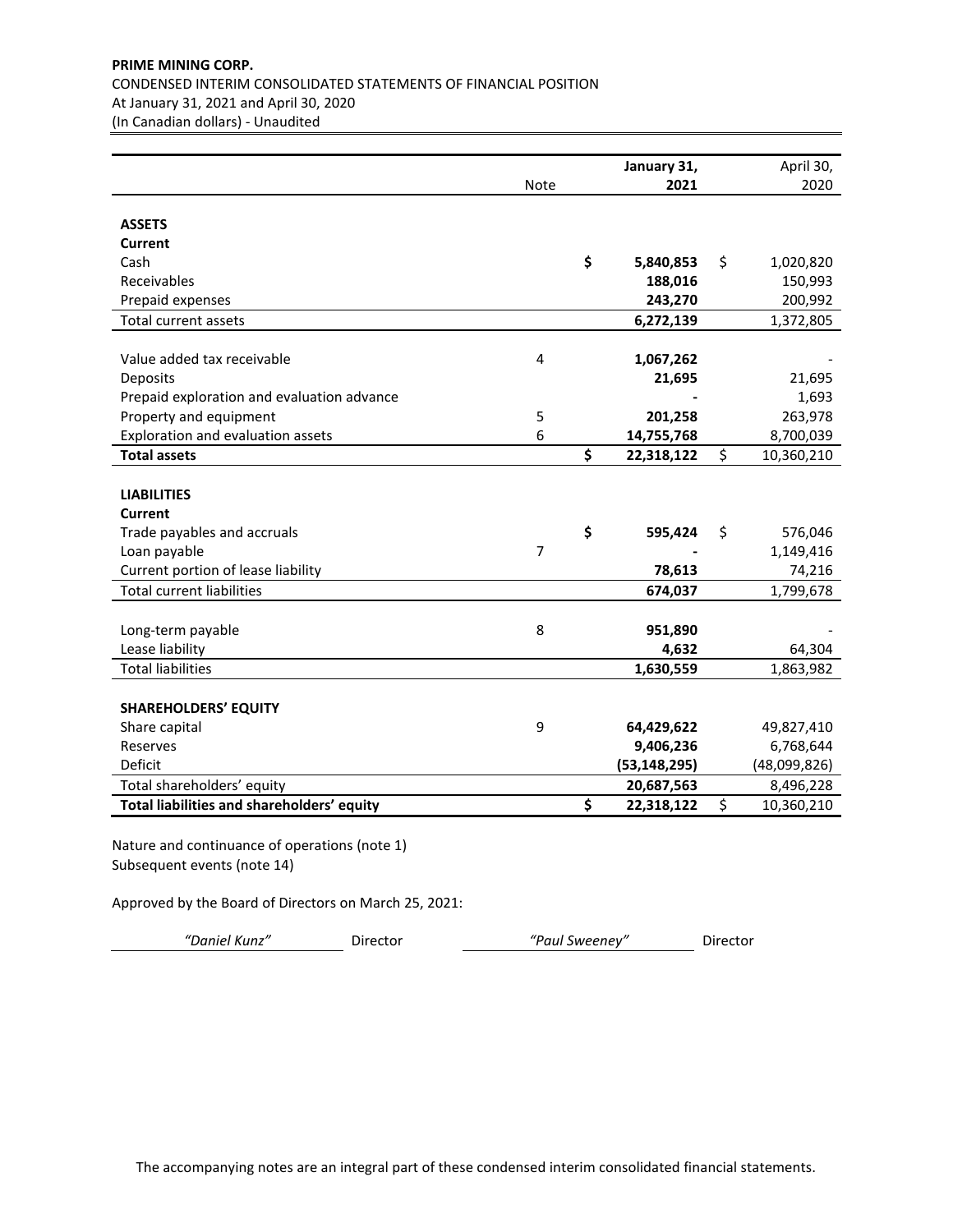# **PRIME MINING CORP.**

CONDENSED INTERIM CONSOLIDATED STATEMENTS OF LOSS AND COMPREHENSIVE LOSS For the three and nine months ended January 31, 2021 and 2020

(In Canadian dollars, except share numbers and per share amounts) - Unaudited

|                                    | Three months ended |    |               |    |             |     | Nine months ended |     |             |  |
|------------------------------------|--------------------|----|---------------|----|-------------|-----|-------------------|-----|-------------|--|
|                                    |                    |    |               |    | January 31, |     |                   |     | January 31, |  |
|                                    | <b>Note</b>        |    | 2021          |    | 2020        |     | 2021              |     | 2020        |  |
|                                    |                    |    |               |    |             |     |                   |     |             |  |
| <b>Operating expenses</b>          |                    |    |               |    |             |     |                   |     |             |  |
| General and administrative         | 3                  | \$ | 1,116,090     | Ś. | 773,924     | Ś.  | 5,102,878         | Ŝ.  | 3,561,545   |  |
| Depreciation                       | 5                  |    | 25,376        |    | 23,946      |     | 81,833            |     | 66,272      |  |
| Financing                          |                    |    | 1,735         |    | 75,851      |     | 21,909            |     | 593,280     |  |
| Property investigation             |                    |    |               |    |             |     |                   |     | 43,407      |  |
| Foreign exchange                   |                    |    | (59, 802)     |    | 407         |     | (62, 774)         |     | 40,126      |  |
|                                    |                    |    |               |    |             |     |                   |     |             |  |
| Loss from operations               |                    |    | (1,083,399)   |    | (874, 128)  |     | (5, 143, 846)     |     | (4,304,630) |  |
|                                    |                    |    |               |    |             |     |                   |     |             |  |
| Interest income                    |                    |    |               |    |             |     | 1,528             |     | 20          |  |
| Rent recovery                      |                    |    | 29,857        |    | 22,475      |     | 93,849            |     | 67,426      |  |
| Geological services                |                    |    |               |    |             |     |                   |     | 16,043      |  |
|                                    |                    |    |               |    |             |     |                   |     |             |  |
| Loss and comprehensive loss for    |                    |    |               |    |             |     |                   |     |             |  |
| the period                         |                    |    | \$(1,053,542) | \$ | (851, 653)  | \$. | (5,048,469)       | \$. | (4,221,141) |  |
|                                    |                    |    |               |    |             |     |                   |     |             |  |
| Weighted average shares            |                    |    |               |    |             |     |                   |     |             |  |
| outstanding - basic and diluted    |                    |    | 86,006,039    |    | 58,982,106  |     | 81,100,710        |     | 41,280,640  |  |
| Loss per share - basic and diluted |                    | \$ | (0.01)        | \$ | (0.01)      | \$  | (0.06)            | \$  | (0.10)      |  |
|                                    |                    |    |               |    |             |     |                   |     |             |  |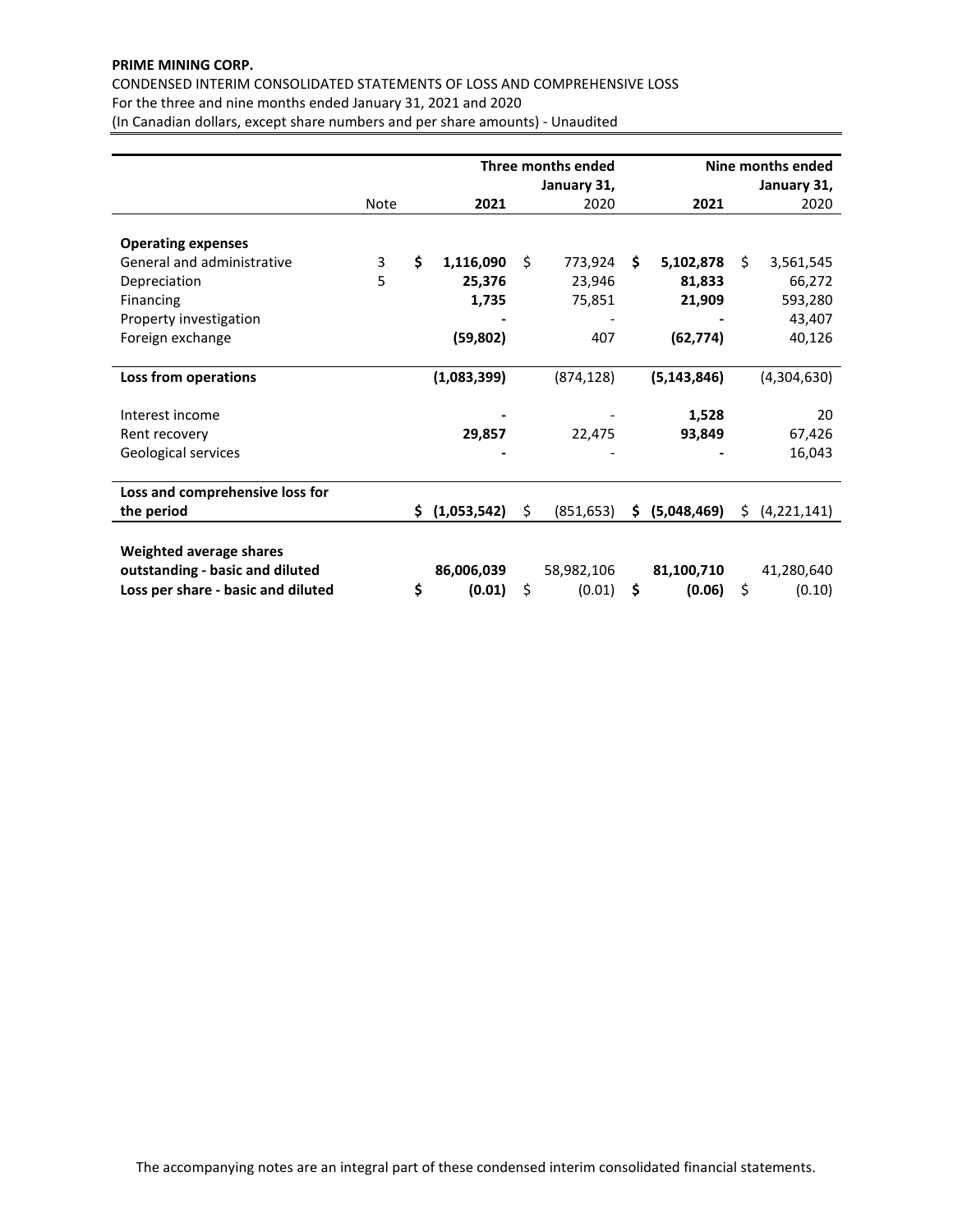# **PRIME MINING CORP.** CONDENSED INTERIM CONSOLIDATED STATEMENTS OF CASH FLOWS For the nine months ended January 31, 2021 and 2020

(In Canadian dollars) - Unaudited

| January 31,                                                         | January 31,              |
|---------------------------------------------------------------------|--------------------------|
| 2021                                                                | 2020                     |
|                                                                     |                          |
| <b>OPERATING ACTIVITIES</b><br>\$                                   |                          |
| Loss for the period<br>(5,048,469)                                  | \$<br>(4, 221, 141)      |
| Items not affecting cash:                                           |                          |
| Depreciation<br>81,833                                              | 66,272                   |
| Interest (income) expense, net<br>(1,528)                           | (20)                     |
| 3,182,400<br>Share-based compensation                               | 1,493,600<br>593,280     |
| Financing expense<br>21,909                                         |                          |
| Shares paid for services<br>(53, 112)                               | 30,000                   |
| Foreign exchange                                                    |                          |
| (1,816,967)                                                         | (2,038,009)              |
| Change in non-cash working capital items:<br>Receivables<br>109,659 | (101, 677)               |
| Prepaid expense<br>197,722                                          |                          |
| Payables and accruals<br>(29, 565)                                  | (447, 521)<br>(29, 429)  |
| Cash used in operating activities                                   |                          |
| (1,539,151)                                                         | (2,616,636)              |
| <b>FINANCING ACTIVITIES</b>                                         |                          |
| Shares issued for cash<br>13,755,934                                | 8,687,948                |
| Share issuance costs<br>(568, 530)                                  | (416, 883)               |
| Advance from related parties                                        | (40,000)                 |
| Lease liability<br>(61, 920)                                        | (50, 888)                |
| Loan payable                                                        | 2,000,000                |
| (1,000,000)<br>Repayment of loans                                   | (1,201,345)              |
| (164, 678)<br>Finance expense                                       | (76, 634)                |
| Cash provided by financing activities<br>11,960,806                 | 8,902,198                |
|                                                                     |                          |
| <b>INVESTING ACTIVITIES</b>                                         |                          |
| Value added tax receivable<br>(1,010,340)                           |                          |
| Exploration and evaluation assets<br>(4,573,697)                    | (4,678,003)              |
| Purchase of equipment<br>(19, 113)                                  | (95, 820)                |
| Interest received<br>1,528                                          | 20                       |
| (5,601,622)<br>Cash used in investing activities                    | (4, 773, 803)            |
|                                                                     |                          |
| Increase in cash<br>4,820,033                                       | 1,511,759                |
| Cash, beginning of period<br>1,020,820                              |                          |
| \$<br>Cash, end of period<br>5,840,853                              | 6,244<br>\$<br>1,518,003 |

Supplemental disclosure with respect to cash flows (note 12)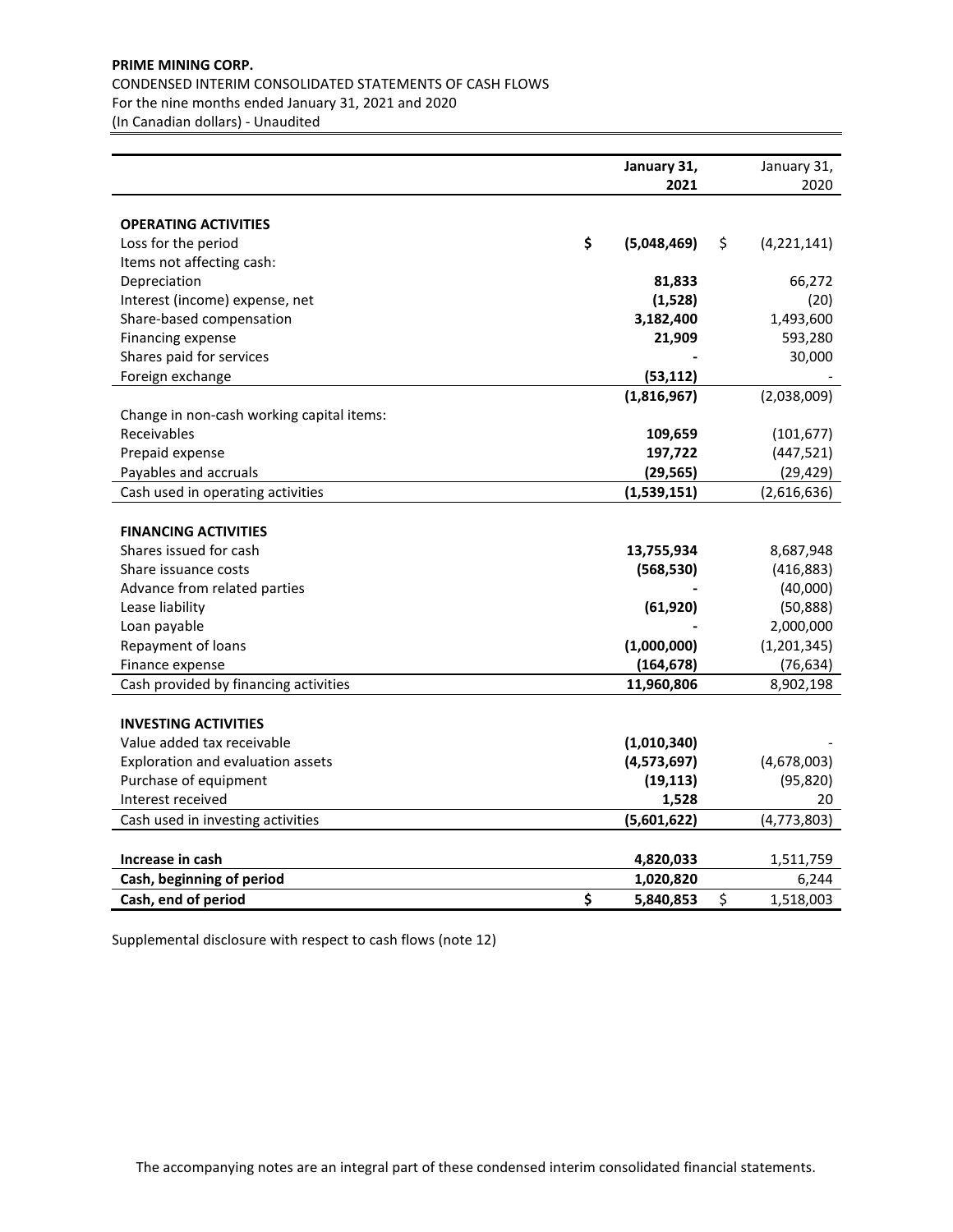# **PRIME MINING CORP.**

CONDENSED INTERIM CONSOLIDATED STATEMENTS OF CHANGES IN EQUITY For the nine months ended January 31, 2021 and 2020 (In Canadian dollars, except share numbers) - Unaudited

|                                        |             |                          |              |    | <b>Share</b>             |   |                 |                          |   |               |
|----------------------------------------|-------------|--------------------------|--------------|----|--------------------------|---|-----------------|--------------------------|---|---------------|
|                                        |             | <b>Common</b>            | <b>Share</b> |    | subscription             |   |                 |                          |   | Shareholders' |
|                                        | <b>Note</b> | shares                   | capital      |    | received                 |   | <b>Reserves</b> | <b>Deficit</b>           |   | <b>Equity</b> |
| At April 30, 2020                      |             | 59,599,382               | 49,827,410   | S. | $\overline{\phantom{a}}$ | S | 6,768,644       | (48,099,826)             | S | 8,496,228     |
| Private placement, net of share        |             |                          |              |    |                          |   |                 |                          |   |               |
| issuance costs                         | 9b)         | 20,000,000               | 9,431,470    |    | ۰                        |   |                 | $\qquad \qquad -$        |   | 9,431,470     |
| Shares issued for property acquisition | 9b)         | 330,000                  | 465,000      |    | $\overline{\phantom{a}}$ |   |                 | $\overline{\phantom{a}}$ |   | 465,000       |
| Stock options exercised                | 9b)         | 2,090,000                | 1,478,964    |    | $\overline{\phantom{a}}$ |   | (632, 964)      | $\overline{\phantom{a}}$ |   | 846,000       |
| Warrants exercised                     | 9b)         | 5,969,868                | 3,226,778    |    | $\overline{\phantom{a}}$ |   | (151, 844)      | $\overline{\phantom{a}}$ |   | 3,074,934     |
| Warrants issued to                     |             |                          |              |    |                          |   |                 |                          |   |               |
| financial advisory firm                |             |                          |              |    | $\overline{\phantom{a}}$ |   | 240,000         |                          |   | 240,000       |
| Stock-based compensation               | 9d)         |                          | -            |    | $\overline{\phantom{0}}$ |   | 3,182,400       | $\overline{\phantom{a}}$ |   | 3,182,400     |
| Loss for the period                    |             | $\overline{\phantom{0}}$ | -            |    | -                        |   |                 | (5,048,469)              |   | (5,048,469)   |
| At January 31, 2021                    |             | 87,989,250               | 64,429,622   |    | $\blacksquare$           |   | 9,406,236       | (53, 148, 295)           |   | 20,687,563    |

|                                        |             |                          |                          |   | <b>Share</b>             |                          |                          |               |
|----------------------------------------|-------------|--------------------------|--------------------------|---|--------------------------|--------------------------|--------------------------|---------------|
|                                        |             | <b>Common</b>            | <b>Share</b>             |   | subscription             |                          |                          | Shareholders' |
|                                        | <b>Note</b> | shares                   | capital                  |   | receivable               | <b>Reserves</b>          | <b>Deficit</b>           | <b>Equity</b> |
| At April 30, 2019                      |             | 18,374,238               | 37,930,033               | Ś | $\overline{\phantom{a}}$ | 4,383,164                | (37, 222, 020)           | 5,091,177     |
| Private placement, net of share        |             |                          |                          |   |                          |                          |                          |               |
| issuance costs                         | 9b)         | 29,051,327               | 8,143,215                |   | (1,200)                  | 155.300                  | $\overline{\phantom{0}}$ | 8,297,315     |
| Shares issued for property acquisition | 9b)         | 10,336,250               | 3,102,525                |   | $\overline{\phantom{a}}$ | 457,800                  | $\overline{\phantom{a}}$ | 3,560,325     |
| Shares issued to bridge loan lenders   | 9b)         | 1,333,334                | 400,000                  |   | $\overline{\phantom{0}}$ | $\overline{\phantom{a}}$ | ۰                        | 400,000       |
| Warrants exercised                     |             | 12,500                   | 3,750                    |   | $\overline{\phantom{a}}$ | $\overline{\phantom{0}}$ | $\overline{\phantom{a}}$ | 3,750         |
| Stock-based compensation               | 9d)         | $\overline{\phantom{0}}$ | -                        |   | $\overline{\phantom{a}}$ | 1,493,600                | -                        | 1,493,600     |
| Loss for the period                    |             | $\overline{\phantom{0}}$ | $\overline{\phantom{0}}$ |   | $\overline{\phantom{0}}$ |                          | (4,221,141)              | (4, 221, 141) |
| At January 31, 2020                    |             | 59,107,649               | 49,579,523               |   | (1,200)                  | 6,489,864                | (41, 443, 161)           | 14,625,026    |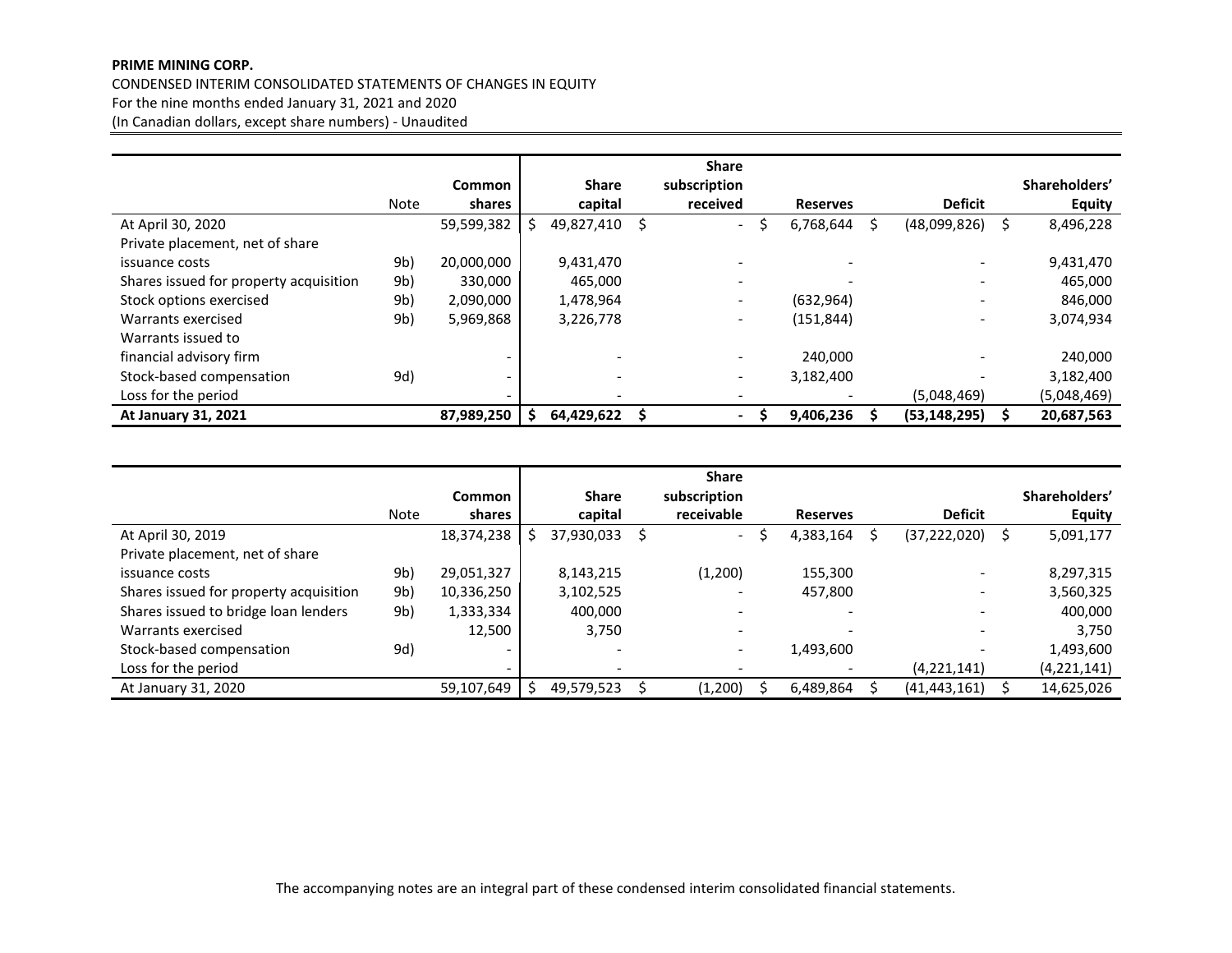# **1. Nature and continuance of operations**

Prime Mining Corp. ("Prime" or "the Company") was incorporated on May 14, 1981, under the laws of the Province of British Columbia, Canada. The Company acquires, explores, and develops interests in mineral projects in Mexico.

| <b>Subsidiary</b>                        | <b>Jurisdiction</b>  | <b>Operating status</b> |
|------------------------------------------|----------------------|-------------------------|
| Minera Amari SA de CV ("Minera Amari")   | Mexico               | Los Reyes project       |
| Exploracion Auramex SA de CV ("Auramex") | Mexico               | Magenta project         |
| ePower Metals SA de CV                   | Mexico               | Holding mineral claims  |
| Argus Metals (BGI) Inc.                  | <b>Barbados</b>      | Inactive                |
| ePower Metalen                           | Suriname             | Inactive                |
| ePower Metals (USA) Inc.                 | <b>United States</b> | Inactive                |

The Company is listed for trading on the TSX Venture Exchange ("TSX-V" or the "Exchange") under the symbol PRYM. The Company's head office and principal place of business is located at Suite 1507, 1030 West Georgia Street, Vancouver, BC, V6E 2Y3. The Company's registered and records office is located at Suite 2200, 885 West Georgia Street, Vancouver, BC, V6C 3E8.

The business of exploring for and mining of minerals involves a high degree of risk and there can be no assurance that current exploration programs will result in profitable mining operations.

The Company has not generated revenue from operations. The Company recorded a loss of \$5,048,469 during the nine months ended January 31, 2021 and, as of that date, the Company's deficit was \$53,148,295. As the Company is in the exploration stage, the recoverability of the costs incurred to date on exploration properties is dependent upon the existence of economically recoverable reserves, the ability of the Company to obtain the necessary financing to complete the exploration and development of its properties and upon future profitable production or proceeds from the disposition of the properties and deferred exploration expenditures. The Company will periodically have to raise funds to continue operations and, although it has been successful in doing so in the past, there is no assurance it will be able to do so in the future. The Company had cash of \$5,840,853 at January 31, 2021 that will be sufficient to maintain operations for at least the next twelve months.

During March 2020, the World Health Organization declared covid-19 a global pandemic. This contagious disease outbreak, which has continued to spread, and any related adverse public health developments, has adversely affected workforces, economies, and financial markets globally, potentially leading to an economic downturn. It is not possible for the Company to predict the duration or magnitude of the adverse results of the outbreak and its effects on the Company's business or ability to raise funds.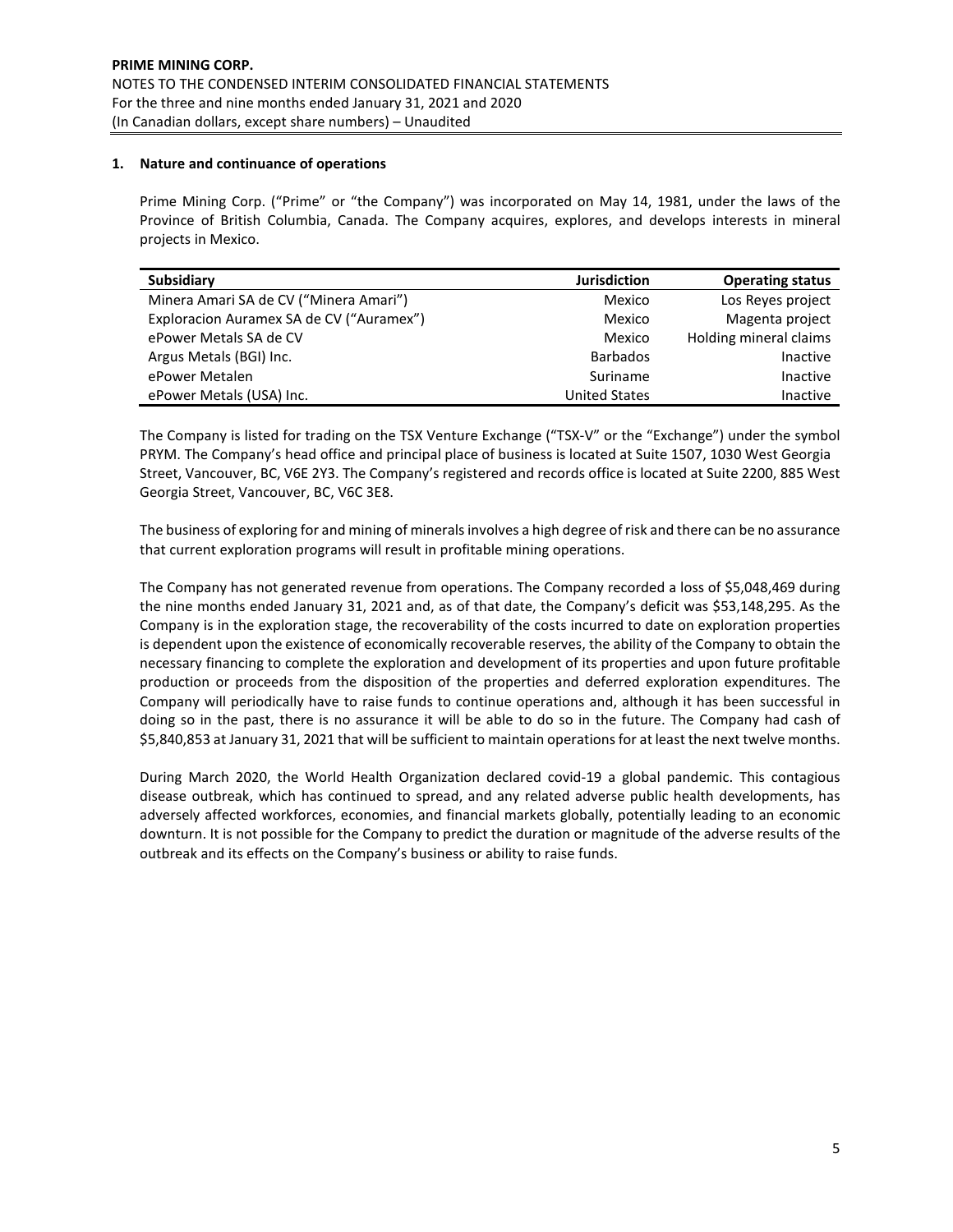# **2. Basis of Preparation**

# **a)** Statement of Compliance

These condensed interim consolidated financial statements ("interim financial statements") were approved by the Board of Directors and authorized for issue on March 25, 2021.

These interim financial statements have been prepared in accordance with International Accounting Standard 34 - *Interim Financial Reporting* using accounting policies consistent with International Financial Reporting Standards ("IFRS") as issued by the International Accounting Standards Board. As such, these interim financial statements do not contain all the disclosures required by IFRS for annual financial statements and should be read in conjunction with the Company's audited annual consolidated financial statements for the years ended April 30, 2020 and 2019 ("annual consolidated financial statements").

# **Significant accounting policies**

#### *Basis of measurement*

The accounting policies applied in the preparation of these interim financial statements are consistent with those applied and disclosed in note 3 to the annual consolidated financial statements.

#### *Basis of consolidation*

These interim financial statements include the accounts of the Company and its wholly owned subsidiaries, Minera Amari, Auramex, Argus Metals (BGI) Inc., ePower Metalen, ePower Metals SA de CV, and ePower Metals (USA) Inc. All significant intercompany transactions and balances have been eliminated upon consolidation.

#### *Foreign currency transactions*

Foreign currency amounts are translated into each entity's functional currency as follows:

At the transaction date, each asset, liability, revenue and expense denominated in a foreign currency is translated into the entity's functional currency by the use of the exchange rate in effect at that date. At the period-end date, unsettled monetary assets and liabilities are translated into the functional currency by using the exchange rate in effect at the period-end date and the related translation differences are recognized in net income.

Non-monetary assets and liabilities that are measured at historical cost are translated into the functional currency by using the exchange rate in effect at the date of the initial transaction and are not subsequently restated. Non-monetary assets and liabilities that are measured at fair value or a revalued amount are translated into the functional currency by using the exchange rate in effect at the date the value is determined and the related translation differences are recognized in profit or loss or other comprehensive loss consistent with where the gain or loss on the underlying non-monetary asset or liability has been recognized.

The functional currency of the Company and its subsidiaries is the Canadian dollar and these financial statements are presented in Canadian dollars.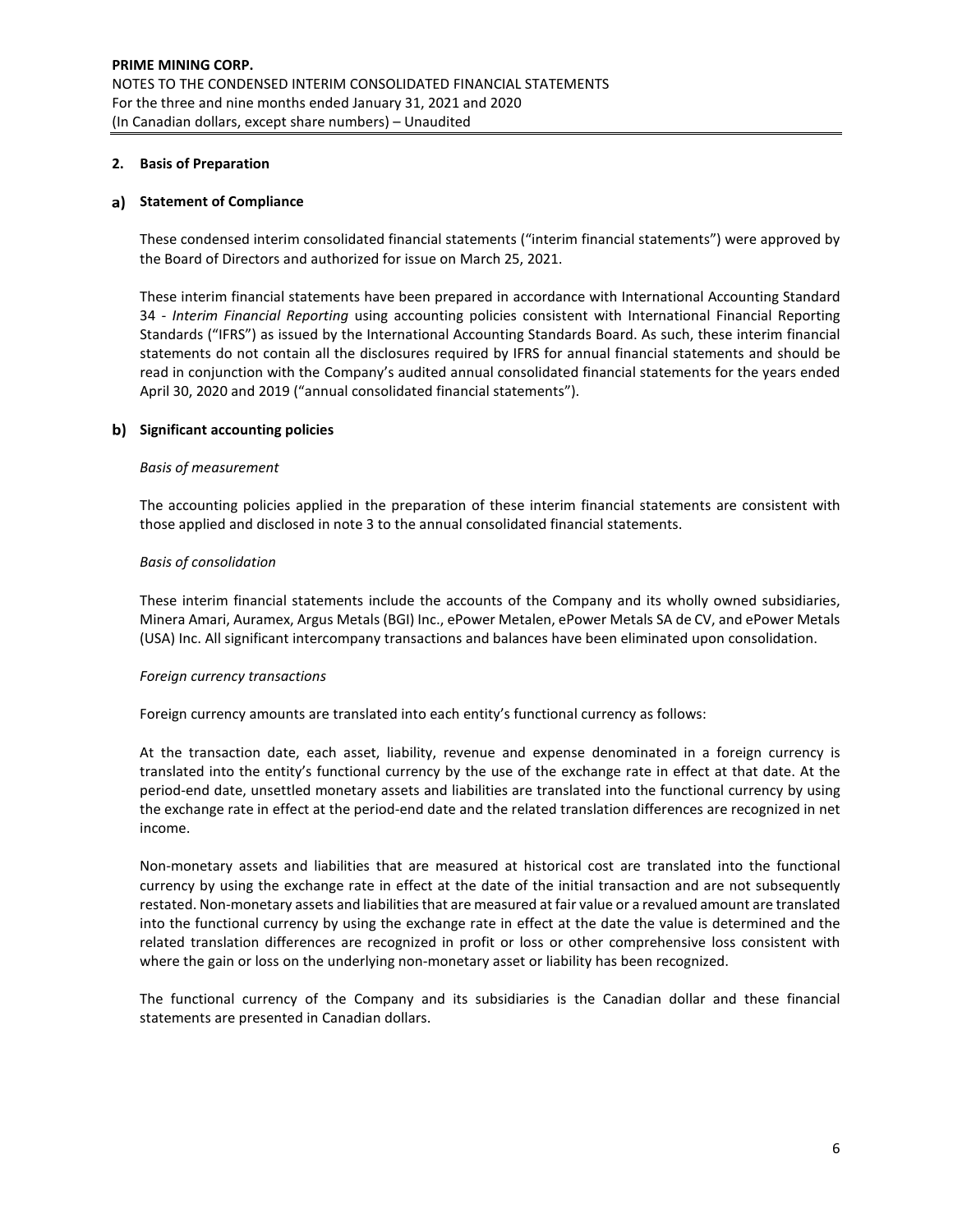#### **Critical accounting estimates and judgements**

The Company makes estimates and assumptions about the future that affect the reported amounts of assets and liabilities. Estimates and judgments are continually evaluated based on historical experience and other factors, including expectations of future events that are believed to be reasonable under the circumstances. In the future, actual experience may differ from these estimates and assumptions.

The effect of a change in an accounting estimate is recognized prospectively by including it in total comprehensive loss in the period of the change, if the change affects that period only, or in the period of the change and future periods, if the change affects both.

The critical judgements and estimates applied in the preparation of these interim financial statements are consistent with those applied and disclosed in note 4 to the annual consolidated financial statements.

# **Comparatives**

Certain comparatives have been reclassified to conform to the current period's presentation.

#### **New accounting standards issued and not yet effective**

IASB or the IFRS Interpretations Committee have issued certain pronouncements that are mandatory for accounting years beginning on or after May 1, 2020. None of these are expected to be relevant to the Company's financial statements.

#### **3. Corporate and administration expense**

|                                  |             |   |           | Three months ended | Nine months ended |           |  |           |
|----------------------------------|-------------|---|-----------|--------------------|-------------------|-----------|--|-----------|
|                                  |             |   |           | January 31,        | January 31,       |           |  |           |
|                                  | <b>Note</b> |   | 2021      | 2020               |                   | 2021      |  | 2020      |
| Salaries and personnel           | 10          | S | 274,605   | 105,370            | S                 | 1,086,788 |  | 677,652   |
| Consulting and professional fees |             |   | 76,267    | 68,112             |                   | 274,560   |  | 396,681   |
| Investor relations               |             |   | 33,444    | 442,220            |                   | 283,035   |  | 738,259   |
| Office and other                 |             |   | (6, 126)  | 73,222             |                   | 276,095   |  | 255,353   |
| Share-based compensation         | 9d)         |   | 737,900   | 85,000             |                   | 3,182,400 |  | 1,493,600 |
|                                  |             |   | 1.116.090 | 773.924            |                   | 5,102,878 |  | 3,561,545 |

# **4. Value added tax receivable**

Value added tax ("VAT") receivable represents tax payments for supplies and services paid by the Company in Mexico which are refundable from the Mexican government. The Company recorded 90% of the VAT paid on the purchase of Los Reyes Project resulting in a VAT receivable of \$1,048,944. Upon receipt the VAT receivable the Company is required to settle the long-term payable (note 8).

The recovery of VAT receivable involves a complex application process, and the timing of collection is uncertain. Accordingly, the Company capitalizes other VAT payments to the exploration and evaluation asset. Any subsequent VAT receipt is recorded as a recovery of exploration and evaluation expenditures.

The Company has not recognized a loss allowance for expected credit losses as the VAT receivable is not a contract asset and therefore outside the scope of IFRS 9.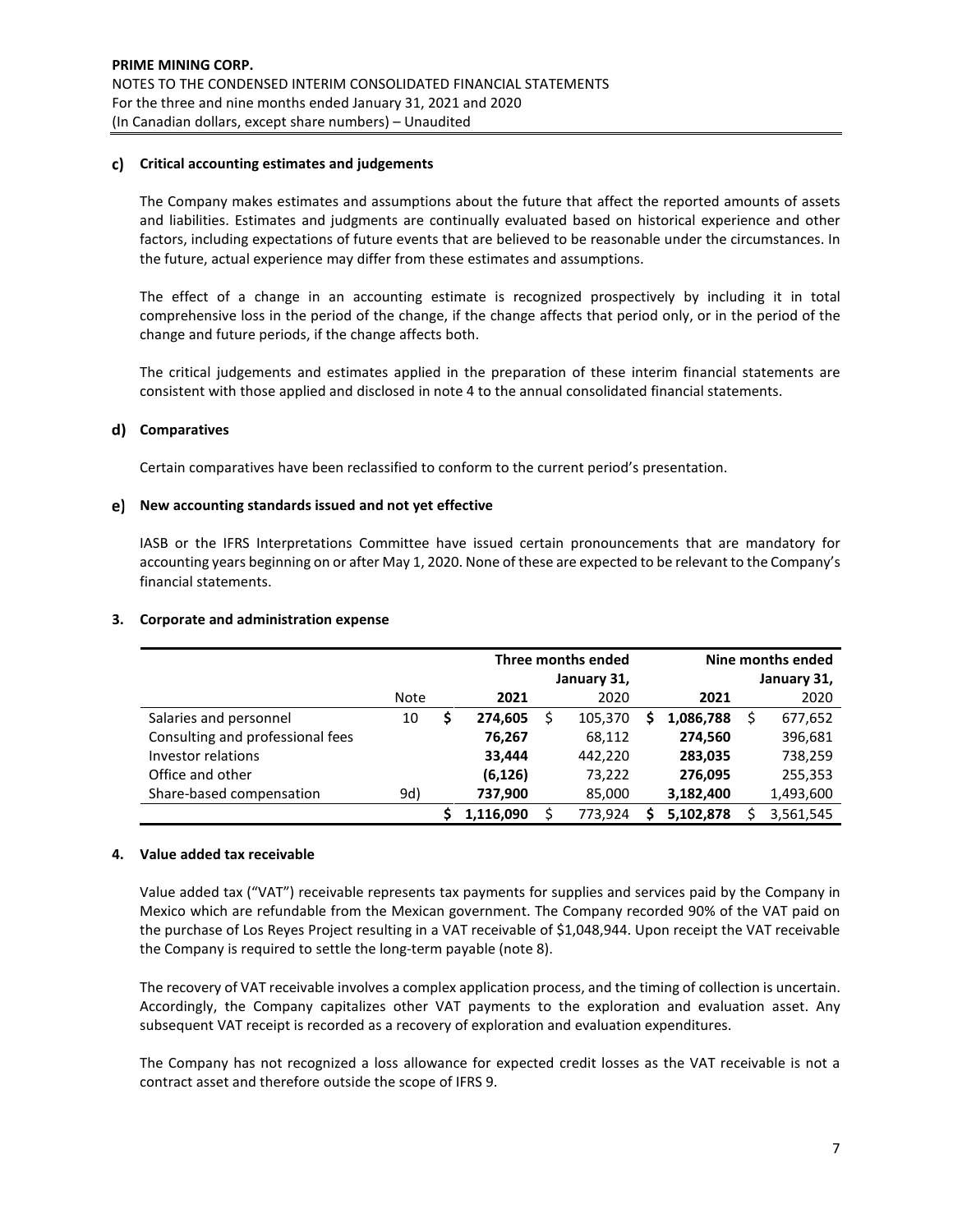# **PRIME MINING CORP.**

NOTES TO THE CONDENSED INTERIM CONSOLIDATED FINANCIAL STATEMENTS For the three and nine months ended January 31, 2021 and 2020 (In Canadian dollars, except share numbers) – Unaudited

# **5. Property and equipment**

|                                 | Prime        |    |                     |   |           |          |              |
|---------------------------------|--------------|----|---------------------|---|-----------|----------|--------------|
|                                 | office and   |    | <b>Right of use</b> |   | Project   |          |              |
|                                 | equipment    |    | assets              |   | equipment |          | <b>Total</b> |
| Cost                            |              |    |                     |   |           |          |              |
| At May 1, 2020                  | \$<br>62.965 | Ŝ  | 192,268             | S | 120,114   | <b>S</b> | 375,347      |
| <b>Additions</b>                | 3,940        |    |                     |   | 15,173    |          | 19,113       |
| At January 31, 2021             | 66.905       |    | 192,268             |   | 135,287   |          | 394,460      |
| <b>Accumulated depreciation</b> |              |    |                     |   |           |          |              |
| At May 1, 2020                  | 26,888       |    | 69,912              |   | 14,569    |          | 111,369      |
| <b>Depreciation</b>             | 11,319       |    | 52,434              |   | 18,080    |          | 81,833       |
| At January 31, 2021             | 38,207       |    | 122,346             |   | 32,649    |          | 193,202      |
| <b>Carrying amount</b>          |              |    |                     |   |           |          |              |
| <b>January 31, 2021</b>         | \$<br>28.698 | \$ | 69,922              | Ŝ | 102,638   | \$       | 201,258      |
|                                 |              |    |                     |   |           |          |              |

|                                | Prime        |     |                          |               |    |         |
|--------------------------------|--------------|-----|--------------------------|---------------|----|---------|
|                                | office and   |     | Right of use             | Project       |    |         |
|                                | equipment    |     | assets                   | equipment     |    | Total   |
| Cost                           |              |     |                          |               |    |         |
| At May 1, 2019                 | \$<br>53,511 | -\$ | $\overline{\phantom{0}}$ | \$<br>32,635  | -S | 86,146  |
| Additions                      | 9,454        |     | 192,268                  | 87,479        |    | 289,201 |
| At April 30, 2020              | 62,965       |     | 192,268                  | 120,114       |    | 375,347 |
| Accumulated depreciation       |              |     |                          |               |    |         |
| At May 1, 2019                 | 18,425       |     |                          | 3,263         |    | 21,688  |
| Depreciation                   | 8,463        |     | 69,912                   | 11,306        |    | 89,681  |
| At April 30, 2020              | 26,888       |     | 69,912                   | 14,569        |    | 111,369 |
| Carrying amount April 30, 2020 | 36,077       | Ś   | 122,356                  | \$<br>105,545 |    | 263,978 |

# **6. Exploration and evaluation assets**

| At May 1, 2019            | 5,693,906   |
|---------------------------|-------------|
| Expenditures              | 150,007     |
| Los Reyes acquisition     | 7,531,775   |
| Los Reyes expenditures    | 1,168,264   |
| Impairment <sup>(1)</sup> | (5,843,913) |
| At April 30, 2020         | 8,700,039   |
| Los Reyes acquisition     | 3,728,939   |
| Los Reyes expenditures    | 2,326,790   |
| At January 31, 2021       | 14,755,768  |

(1) During the year ended April 30, 2020, the Company impaired \$1,153,617 and \$4,690,296 related to the Magenta Project and Panther Creek Project, respectively. The Company evaluated the projects and concluded that no further investment was warranted. No subsequent expenditures related to the projects have been capitalized.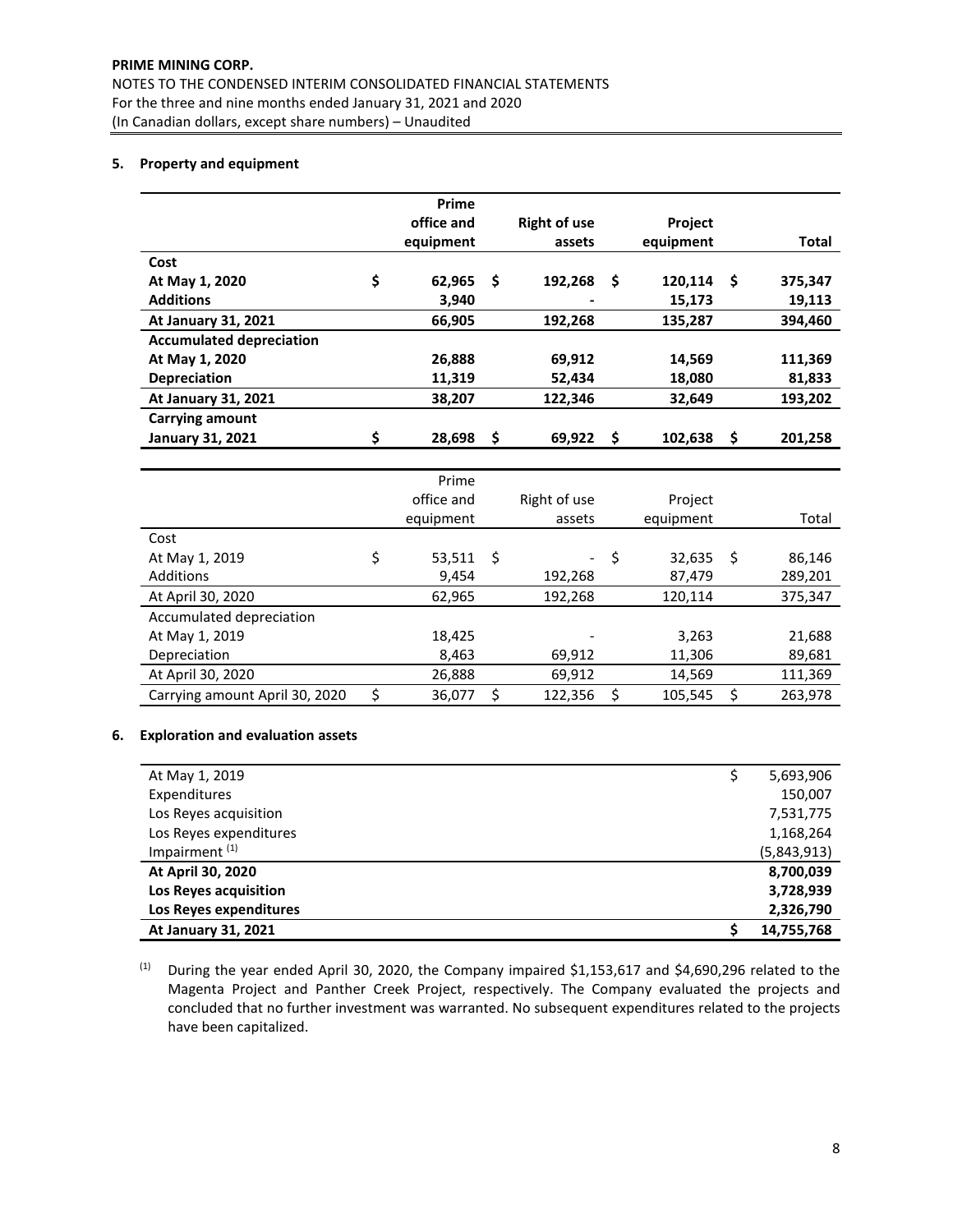# **Los Reyes Project**

#### *Acquisition*

In August 2019, the Company closed the Los Reyes Assignment Agreement with Minera Alamos Inc. ("MAI"), Vista Gold Inc. ("Vista Gold"), and the Mexican subsidiaries of each of MAI and the Company, pursuant to which MAI assigned the rights to an option to earn a 100% interest in the Los Reyes Project in Sinaloa State, Mexico.

The Company funded an initial option payment of US\$1,500,000 through a bridge loan of \$2,000,000 which was previously arranged through a group of lenders consisting of Andrew Bowering, George Dengin and Perfect Storm Holdings Ltd. (the "Lenders"). The bridge loan was unsecured, bore interest at 12% per year compounded monthly, and had a term of 12 months. In consideration for providing the bridge loan, the Company paid a commitment fee of \$40,000 and issued 1,333,334 common shares to the Lenders (the "Bonus Shares"). In September 2019, the Company repaid George Dengin and Perfect Storm Holdings Ltd. \$1,000,000 of the bridge loan, \$20,000 commitment fee, interest and issued all the bonus shares. The Company repaid the balance of the loan, interest and commitment fee due to Andrew Bowering in June 2020 (note 7).

In consideration for introducing the transaction to the Company, and for assisting in its facilitation, the Company agreed to issue up to 1,216,250 common shares to two arms'-length parties, Jeremy Ross and Sandwedge Consulting Ltd. A total of 556,250 finders' shares were issued on completion of the Transaction, with a further 330,000 finders' shares to be issued upon completion of each of two US\$1,500,000 option payments. The Company issued 330,000 common shares in December 2019 and the final tranche of 330,000 common shares valued at \$465,000 was issued in January 2021.

On June 12, 2020, with subsequent amendments, the Company entered into an amended option agreement for the Los Reyes Project with Vista Gold (the "Los Reyes Amended Option Agreement"). The Los Reyes Amended Option Agreement provides for the cancellation of all ongoing net smelter royalties ("NSR") and back-in rights ("Back-in Right") held by Vista Gold, in consideration for accelerating the final US\$1,500,000 option payment owing to Vista Gold (paid) and paying (1) US\$1,100,000 no later than six months from the acquisition date (paid); and (2) US\$1,000,000 no later than 12 months from the acquisition date. If the Company fails to make the US\$1,100,000 and US\$1,000,000 payments, Vista Gold will have the right to reinstate its NSRs and Back-in Rights.

In summary, to acquire the Property, the Company:

- Paid US\$1,500,000 to MAI, to reimburse MAI for the cost of an option payment required to be made to Vista Gold in April 2019.
- Assumed MAI's remaining option payments of US\$3,000,000 in favour of Vista Gold of which US\$1,500,000 was paid in October 2019 and US\$1,500,000 was paid in July 2020.
- Issued to MAI 9,450,000 common shares and 3,350,000 common share purchase warrants entitling MAI to acquire further common shares at a price \$0.50 per share for a period of 24 months.

In February 2020, the Company entered into a surface-rights agreement with local landowners subject to which it paid MXN 700,000 (\$51,000) for past and future land access through to January 2023. The Company has the right to extend the exploration period for up to two additional years by making an annual payment of US\$20,000 in 2024 and US\$30,000 in 2025. The Company may initiate construction of a mine at any time. If construction begins prior to February 2025, the annual payment will increase to US\$30,000. Once commercial production starts, the annual payment will increase to US\$200,000. The payments are subject to customary indexing for inflation.

In January 2021, the first US\$1,100,000 payment was made to Vista Gold.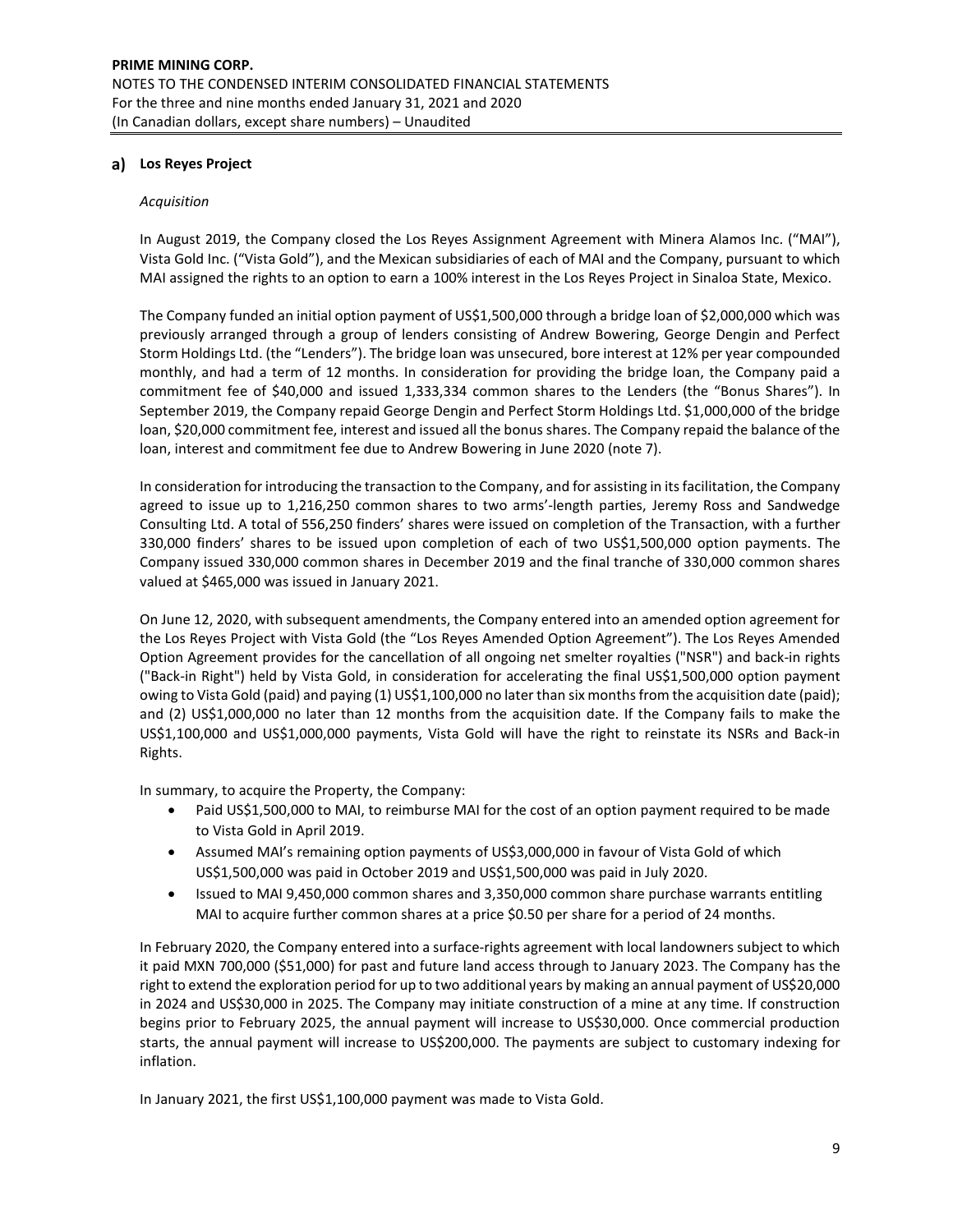# *Expenditures*

Project expenditures during the nine months ended January 31, 2021, and year ended April 30, 2020, are summarized as follows:

|                                            |      |   | January 31, | April 30,     |
|--------------------------------------------|------|---|-------------|---------------|
|                                            | Note |   | 2021        | 2020          |
| Salaries and personnel                     | 10   | S | 846,226     | \$<br>245,240 |
| Land payments and maintenance              |      |   | 150,766     | 224,189       |
| <b>Drilling</b>                            |      |   | 181,477     |               |
| Equipment and field supplies               |      |   | 165,353     | 299,316       |
| Resource estimation and technical services |      |   | 566,763     | 306,220       |
| General and administrative                 |      |   | 110,121     | 93.299        |
| Value added tax                            |      |   | 306,084     |               |
|                                            |      |   | 2,326,790   | 1,168,264     |

# **7. Loan payable**

At January 31, 2021, the loan payable balance was \$nil (April 30, 2020 - \$1,149,416). During the nine months ended January 31, 2021, the Company repaid the balance outstanding and interest of \$1,149,416 and \$15,262, respectively. The loan included amounts owed to related parties and bore an interest rate of 12% per year compounded monthly.

#### **8. Long-term payable**

The Los Reyes Amended Option Agreement requires the Company to reimburse Vista Gold 90% of the VAT receivable of \$951,890 (US\$744,828), associated with the Los Reyes Project purchase (notes 4 and 6) when the funds are received. Collection of the VAT receivable is not expected within twelve months and accordingly is presented as a non-current liability.

#### **9. Capital stock**

# **Authorized share capital**

Unlimited number of common shares without par value.

#### **Issued capital**

At January 31, 2021, there were 87,989,250 issued and outstanding common shares (April 30, 2020 - 59,599,382).

The Company had the following common share transactions during the nine months ended January 31, 2021:

- On June 12, 2020, the Company closed a private placement of 20,000,000 units at a price of \$0.50 per unit for gross proceeds of \$10,000,000. Each unit consists of one common share and one common share purchase warrant exercisable at a price of \$1.10 until June 12, 2025. Clarus Securities Inc. and Desjardins Securities Inc. acted as co-lead agents in connection with completion of the offering. The Company paid a cash commission of \$397,200, out-of-pocket costs of \$81,275 to finders and \$90,055 in direct costs in connection with the private placement.
- The Company issued 330,000 common shares valued at \$465,000 related to finders' fees (note 6).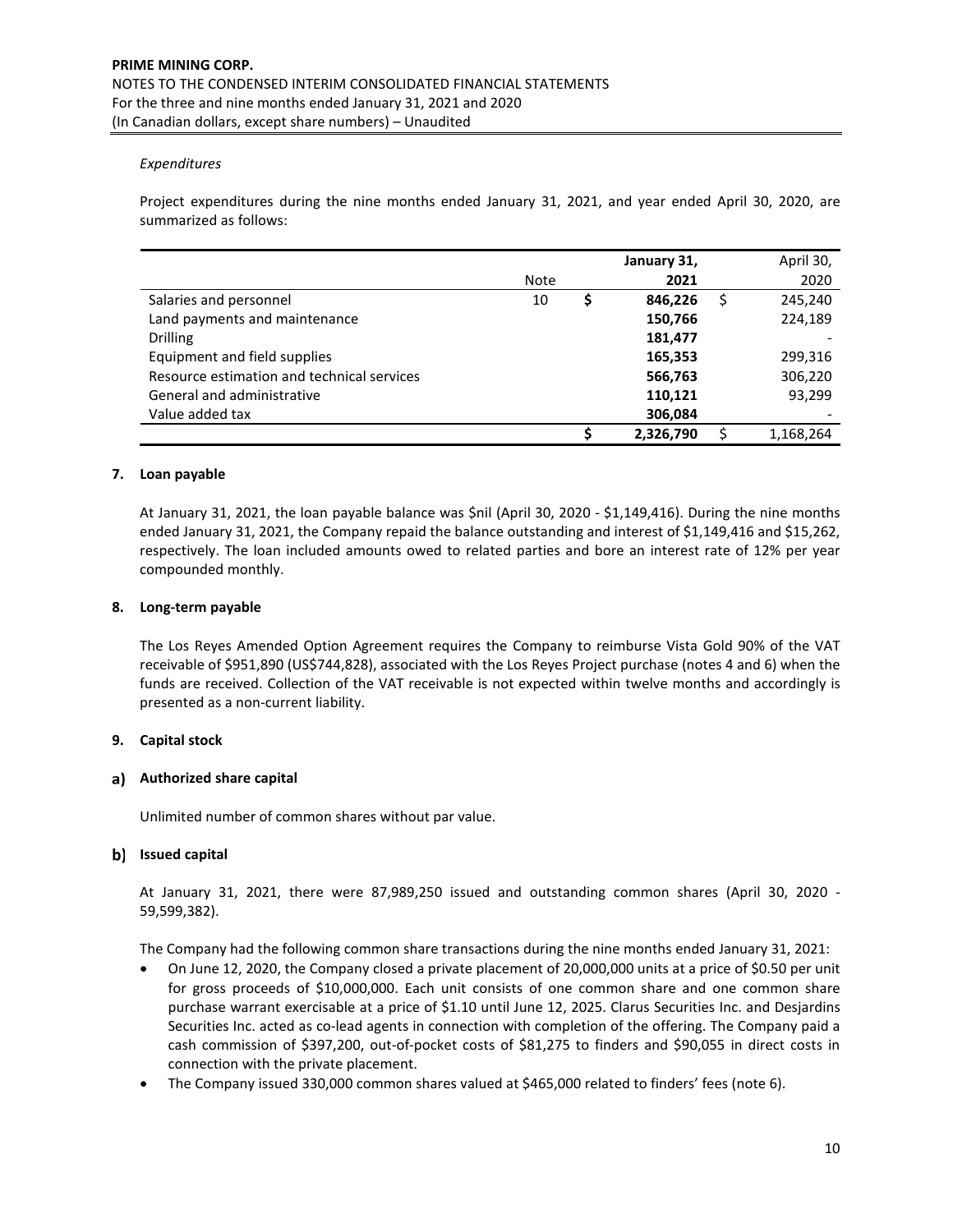- The Company issued 5,969,868 common shares for gross proceeds of \$3,074,934 upon exercise of warrants. Proceeds of \$165,000 were received subsequent to January 31, 2021, and are included in receivables at period end.
- The Company issued 2,090,000 common shares for gross proceeds of \$846,000 upon exercise of options.

The Company had the following common share transactions during the year ended April 30, 2020:

- The Company completed a private placement that raised \$8,715,398 through the issuance of 29,051,327 units at \$0.30 per unit. Each unit comprises one common share and one-half of a share purchase warrant. Each whole warrant entitles the holder to acquire a further common share at a price of \$0.50 per share until August 28, 2021. The Company paid finders' fees of \$360,465 and issued finders' warrants to purchase up to 1,164,594 common shares at a price of \$0.50 per share until August 28, 2021 to certain eligible parties who introduced subscribers to the financing.
- The Company issued MAI 9,450,000 common shares valued at \$2,835,000 and 3,350,000 common share purchase warrants valued at \$457,800 entitling MAI to acquire further common shares at a price \$0.50 per share for a period of 24 months (note 6).
- The Company issued 556,250 common shares valued at \$166,875 on completion of the MAI transaction and 330,000 common shares valued at \$100,650 in December 2019 as finders' fees (note 6).
- The Company issued 1,333,334 common shares valued at \$400,000 to the lenders of a bridge loan facility.
- The Company issued 464,233 common shares for gross proceeds of \$229,617 upon exercise of warrants.
- The Company issued 40,000 common shares for gross proceeds of \$16,000 upon exercise of options.

# **Warrants**

Warrant transactions and the number of warrants outstanding during the nine months ended January 31, 2021, and year ended April 30, 2020, are summarized as follows:

|                                 | Number of     | Weighted average |
|---------------------------------|---------------|------------------|
|                                 | warrants      | exercise price   |
| Outstanding at April 30, 2019   | 4,118,913     | 0.68             |
| Granted                         | 19,040,258    | 0.50             |
| Exercised                       | (464, 233)    | 0.49             |
| Expired                         | (4, 106, 413) | 0.68             |
| Outstanding at April 30, 2020   | 18,588,525    | 0.50             |
| Granted                         | 21,200,000    | 1.10             |
| Exercised                       | (5,969,868)   | 0.52             |
| Outstanding at January 31, 2021 | 33,818,657    | 0.87             |

Warrants outstanding at January 31, 2021, are as follows:

|                              |                 |                | Warrants outstanding at |                          |  |  |
|------------------------------|-----------------|----------------|-------------------------|--------------------------|--|--|
| Issuance date                | Expiry date     | Exercise price | January 31, 2021        | April 30, 2020           |  |  |
| August 28, 2019              | August 28, 2021 | \$0.50         | 12,768,657              | 18,588,525               |  |  |
| June 12, 2020 <sup>(1)</sup> | June 12, 2025   | \$1.10         | 21,050,000              | $\overline{\phantom{0}}$ |  |  |

 $(1)$  The Company paid a financial advisory firm a fee of 1,200,000 warrants for consulting advisory services to be provided over 24 months. The warrants were valued at \$240,000 based on the fair value of the services. At January 31, 2021, \$160,000 is included in prepaid expenses.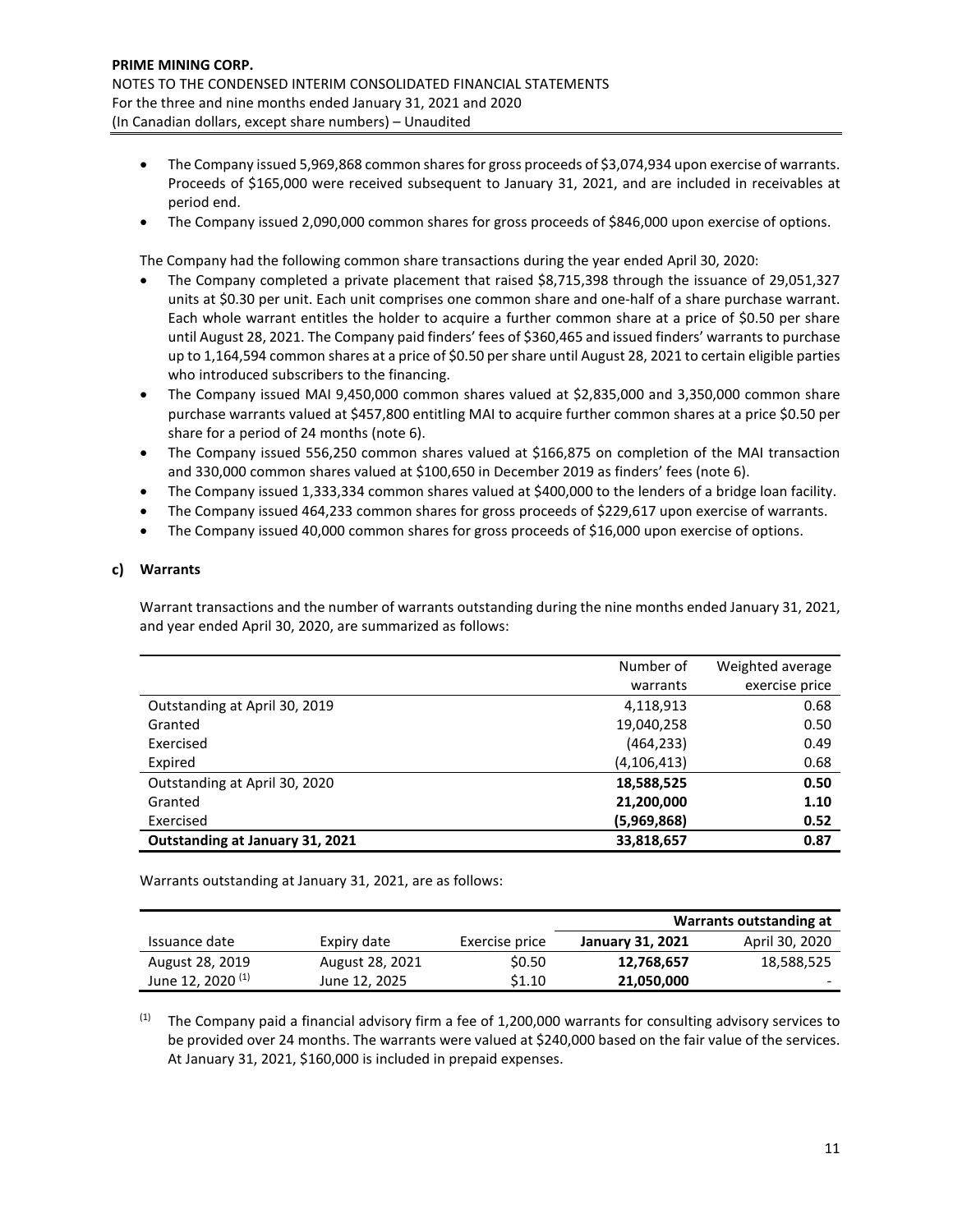# **Stock options**

The Company has a stock option plan by which the directors may grant options to purchase common shares to directors, officers, employees and service providers of the Company on terms that the directors may determine within the limitations set forth in the stock option plan ("the plan"). The maximum number of common shares issuable upon the exercise of options granted pursuant to the plan is set at 10% of the total issued common shares. The board of directors may grant options with a life of up to ten years, however options granted to date have a maximum term of five years. Vesting terms may be set by the board of directors.

Stock option transactions and the number of stock options outstanding during the nine months ended January 31, 2021, and year ended April 30, 2020, are summarized as follows:

|                                 | Number of share | Weighted average |
|---------------------------------|-----------------|------------------|
|                                 | options         | exercise price   |
| Outstanding at April 30, 2019   | 1,320,000       | 1.08             |
| Granted                         | 5,350,000       | 0.40             |
| Exercised                       | (40,000)        | 0.40             |
| Forfeited                       | (1, 175, 000)   | 1.16             |
| Outstanding at April 30, 2020   | 5,455,000       | 0.40             |
| Granted                         | 4,700,000       | 1.16             |
| Exercised                       | (2,090,000)     | 0.40             |
| Forfeited                       | (90,000)        | 0.43             |
| Outstanding at January 31, 2021 | 7,975,000       | 0.85             |
| Exercisable at January 31, 2021 | 6,266,667       | 0.75             |

Share options outstanding and exercisable at January 31, 2021, are as follows:

| Outstanding |           |                |                   | <b>Exercisable</b> |                |           |
|-------------|-----------|----------------|-------------------|--------------------|----------------|-----------|
|             |           | Weighted       | Weighted          |                    | Weighted       | Remaining |
|             |           | average        | average           | Number of          | average        | life of   |
| Exercise    | Number of | exercise price | remaining life of | options            | exercise price | options   |
| price (\$)  | options   | (\$)           | options (years)   | exercisable        | (\$)           | (years)   |
| 0.40        | 3,025,000 | 0.40           | 3.68              | 3,025,000          | 0.40           | 3.68      |
| 0.42        | 250.000   | 0.42           | 4.02              | 250,000            | 0.42           | 4.02      |
| 0.95        | 3,100,000 | 0.95           | 4.37              | 2,066,667          | 0.95           | 4.37      |
| 1.30        | 750,000   | 1.30           | 4.41              | 500,000            | 1.30           | 4.41      |
| 1.65        | 300,000   | 1.65           | 4.67              | 100,000            | 1.65           | 4.67      |
| 1.75        | 125.000   | 1.75           | 4.87              | 41.667             | 1.75           | 4.87      |
| 1.92        | 425,000   | 1.92           | 4.50              | 283,333            | 1.92           | 4.50      |
|             | 7,975,000 | 0.85           | 4.13              | 6,266,667          | 0.75           | 4.04      |

The fair value of stock options recognized during the nine months ended January 31, 2021, as an expense was \$3,182,400 (nine months ended January 31, 2020 - \$1,493,600).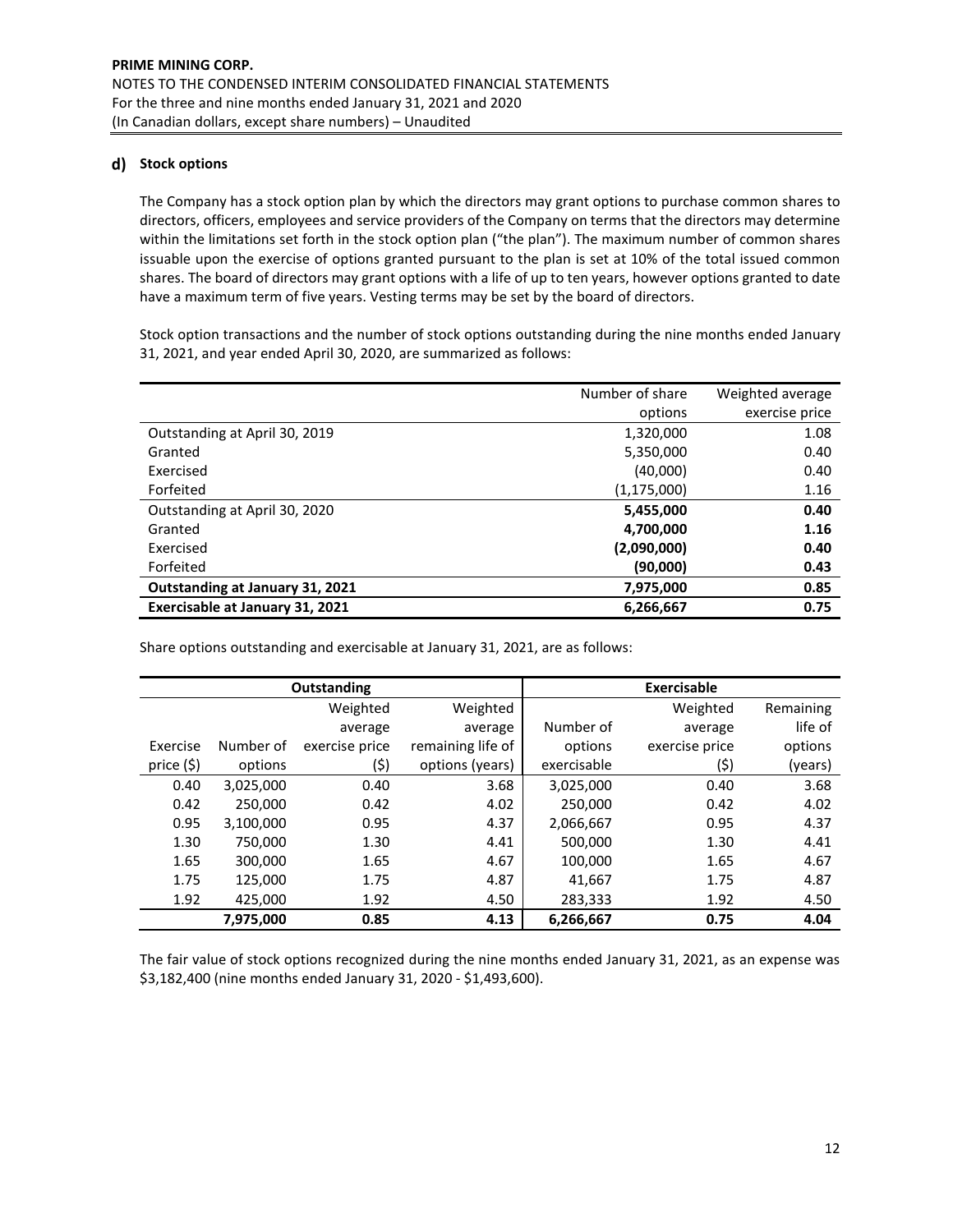The following are the weighted average assumptions used for the Black-Scholes option pricing model valuation of share options granted during the nine months ended January 31, 2021 and 2020:

|                                                   | Nine months ended January 31, |         |
|---------------------------------------------------|-------------------------------|---------|
|                                                   | 2021                          | 2020    |
| Risk-free interest rate                           | 0.36%                         | 1.25%   |
| Expected life of options                          | 5 years                       | 5 years |
| Annualized volatility                             | 90%                           | 103%    |
| Forfeiture rate                                   | 0.0%                          | 0.0%    |
| Dividend rate                                     | 0.0%                          | 0.0%    |
| Weighted average grant-date fair value per option | \$0.79                        | \$0.30  |

The risk-free rate of periods within the expected life of the share option is based on the Canadian government bond rate. The annualized volatility and forfeiture rate assumptions are based on historical results.

# **10. Related party transactions and balances**

Key management personnel are the persons responsible for the planning, directing and controlling the activities of the Company and includes both executive and non-executive directors, and entities controlled by such persons. The Company considers all directors and officers of the Company to be key management personnel.

Key management compensation includes:

|                                  | Nine months ended January 31, |           |  |           |
|----------------------------------|-------------------------------|-----------|--|-----------|
|                                  |                               | 2021      |  | 2020      |
| Salaries, personnel and benefits |                               | 1,034,682 |  | 773.472   |
| Directors fees                   |                               | 126.651   |  |           |
| Share-based compensation         |                               | 2,771,615 |  | 1,008,788 |
|                                  |                               | 3,932,948 |  | 1,782,260 |

Payables and accruals include \$16,250 (April 30, 2020 - \$30,000) owed to directors and officers of the Company.

During the nine months ended January 31, 2021, the Company repaid the loan balance, interest and commitment fee owed to a director and officer of the Company (note 7).

# **11. Segmented information**

The Company has one reportable operating segment, being the acquisition and exploration of mineral properties. At January 31, 2021, and April 30, 2020, all exploration and evaluation assets and equipment were located in Canada and Mexico.

|        | January 31, | April 30, |
|--------|-------------|-----------|
|        | 2021        | 2020      |
| Canada | 98,620      | 262,865   |
| Mexico | 14,858,406  | 8,700,039 |
|        | 14,957,026  | 8,962,904 |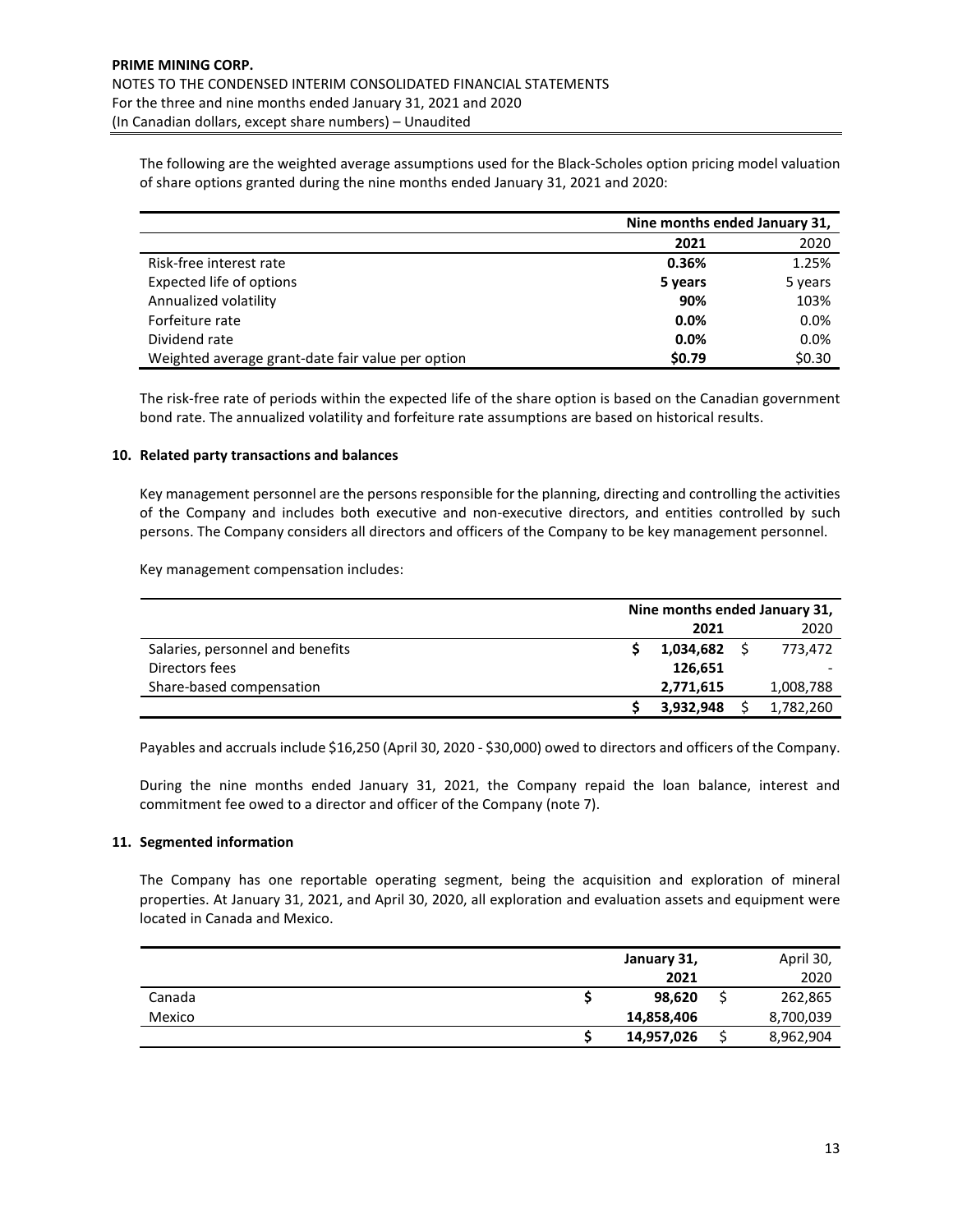# **12. Supplemental disclosure with respect to cash flow**

|                                                            | For the nine months ended January 31, |           |    |           |
|------------------------------------------------------------|---------------------------------------|-----------|----|-----------|
|                                                            |                                       | 2021      |    | 2020      |
| Prepaid consulting fees paid with warrants                 | \$                                    | 240,000   | \$ |           |
| Non-current payables for exploration and evaluation assets |                                       | 1,005,000 |    |           |
| Shares issued on warrant exercise included in receivables  |                                       | 165,000   |    |           |
| Grant date fair value of stock options exercised           |                                       | 632,964   |    |           |
| Right of use asset                                         |                                       |           |    | 192,268   |
| Issuance date fair value of warrants exercised             |                                       | 151,844   |    |           |
| Shares issued for property acquisition                     |                                       | 465,000   |    | 3,102,525 |
| Shares issued for bridge loan                              |                                       |           |    | 400,000   |
| Current payables for exploration and evaluation assets     |                                       | 148,943   |    |           |
| Fair value of warrants issued as finder's fees             |                                       |           |    | 155,300   |
| Fair value of warrants issued as MAI consideration         |                                       |           |    | 457.800   |

#### **13. Financial instruments and risk management**

#### **Interest rate risk**

The Company's interest rate risk mainly arises from changes in the interest rates on cash. Cash generates interest based on market interest rates. At January 31, 2021, the Company was not subject to significant interest rate risk.

# **Credit risk**

Credit risk arises from the non-performance by counterparties of contractual financial obligations. The Company's credit risk arises primarily with respect to money market investments.

The Company manages its credit risk by investing only in high quality financial institutions.

The Company's maximum exposure to credit risk at the reporting date is the carrying value of cash and receivables.

#### **Currency risk**

Currency risk is the risk that the fair value of future cash flows will fluctuate as a result of changes in foreign exchange rates. At January 31, 2021, the Company has activities in other countries which exposes the Company to foreign exchange risk.

With other variables unchanged, a 10% increase (decrease) in the Canadian dollar would have the following effect on loss for the period:

|              | January 31, | April 30, |
|--------------|-------------|-----------|
|              | 2021        | 2020      |
| US dollar    | 71,891      | 6,394     |
| Mexican peso | 52,693      | 24.432    |